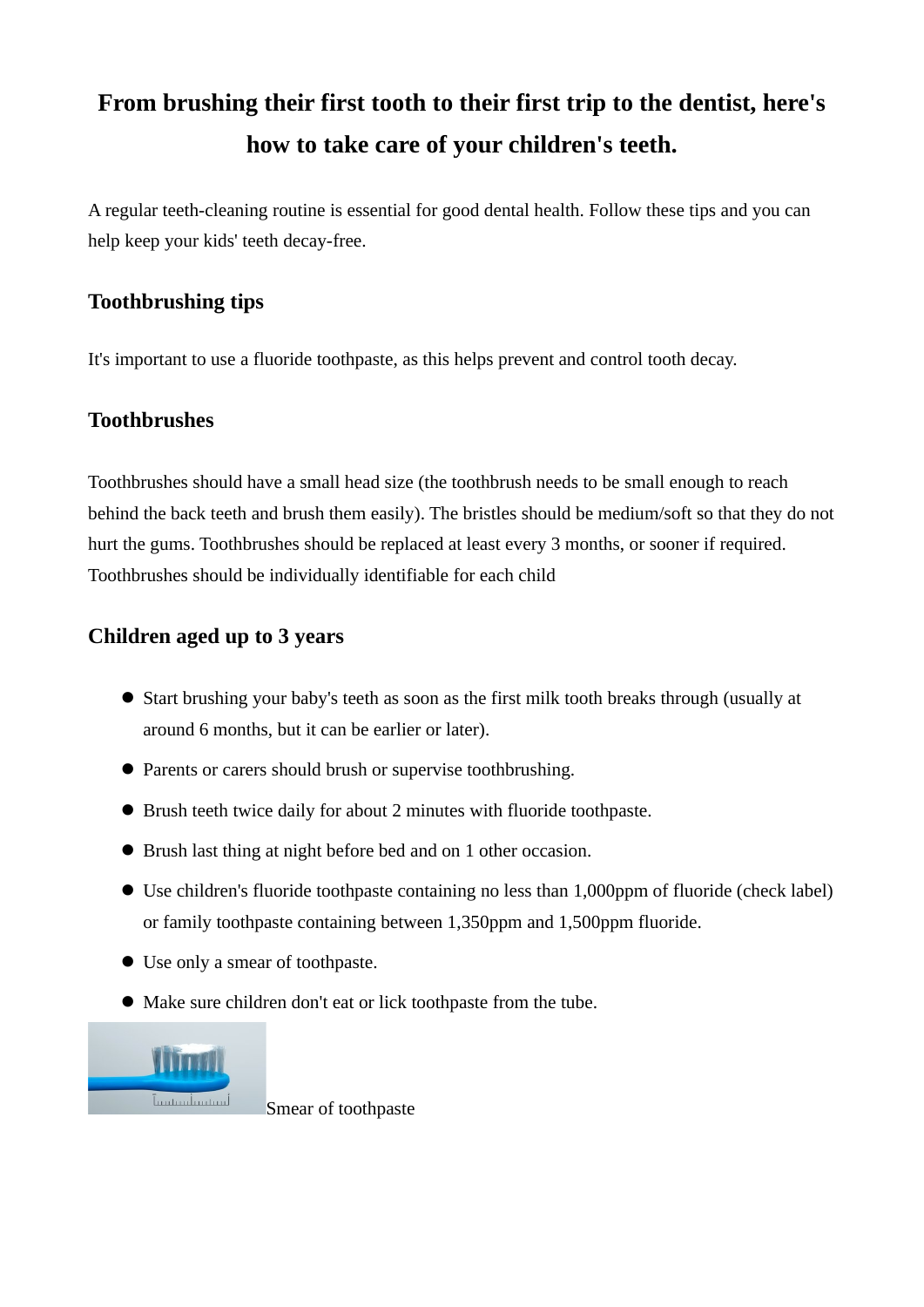# **Children aged 3 to 6 years**

- Brush at least twice daily for about 2 minutes with fluoride toothpaste.
- Brush last thing at night before bed and at least on 1 other occasion.
- Brushing should be supervised by a parent or carer.
- Use children's fluoride toothpaste containing no less than 1,000ppm of fluoride (check label) or family toothpaste containing between 1,350ppm and 1,500ppm fluoride.
- Use only a pea-sized amount of toothpaste.
- Spit out after brushing and don't rinse if you rinse, the fluoride won't work as well.



Pea-sized blob of toothpaste

## **Children aged 7 and over**

- Brush at least twice daily for about 2 minutes with fluoride toothpaste.
- Brush last thing at night before bed and at least on 1 other occasion.
- Use fluoride toothpaste containing between 1,350ppm and 1,500ppm of fluoride (check label).
- Spit out after brushing and don't rinse if you rinse, the fluoride won't work as well.

Children aged 7 and over should be able to brush their own teeth, but it's still a good idea to watch them to make sure they brush properly and for about 2 minutes.

#### **How to help children brush their teeth properly**

- Guide your child's hand so they can feel the correct movement.
- Use a mirror to help your child see exactly where the brush is cleaning their teeth.
- Make tooth brushing as fun as possible by using an egg timer to time it for about 2 minutes.
- Don't let children run around with a toothbrush in their mouth, as they may have an accident and hurt themselves.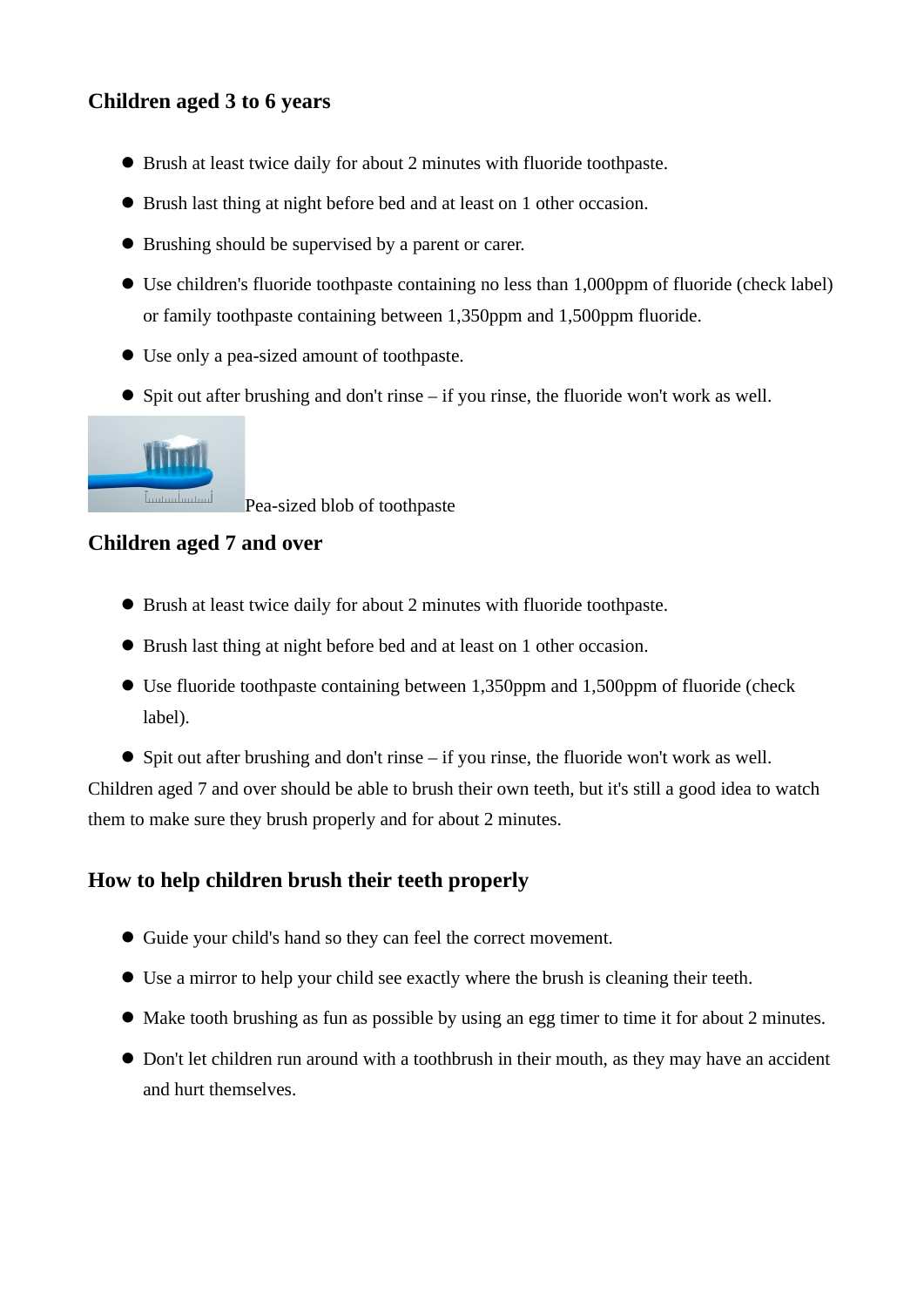#### **Taking your child to the dentist**

- NHS dental care for children is free.
- Take your child to the dentist when their first milk teeth appear. This is so they become familiar with the environment and get to know the dentist. The dentist can advise you on how to prevent decay and identify any oral health problems at an early stage. Just opening up the child's mouth for the dentist to take a look at is useful practise for the future.
- When you visit the dentist, be positive about it and make the trip fun. This will stop your child worrying about future visits.
- Take your child for regular [dental check-ups](https://www.nhs.uk/live-well/healthy-body/dental-check-ups/) as advised by the dentist.

#### **Fluoride varnish and fissure sealants**

- Fissure sealants can be done once your child's permanent back teeth have started to come through (usually at the age of about 6 or 7) to protect them against decay. This is where the chewing surfaces of the back teeth are covered with a special thin plastic coating to keep germs and food particles out of the grooves. The sealant can last for as long as 5 to 10 years.
- Fluoride varnish can be applied to both baby teeth and adult teeth. It involves painting a varnish that contains high levels of fluoride onto the surface of the tooth every 6 months to prevent decay. Some children may need this more often. It works by strengthening tooth enamel, making it more resistant to decay.
- From the age of 3, children should be offered fluoride varnish application at least twice a year. Younger children may also be offered this treatment if your dentist thinks they need it. Ask your dentist about fluoride varnish or fissure sealing.

#### **Between meal snacks**

- Avoid sugary and acidic food / drinks between meals and an hour before bedtime
- Honey, smoothies, fruit juice and dried fruit are not tooth-friendly snack
- Milk is a tooth friendly drink during the day, water is tooth friendly at any time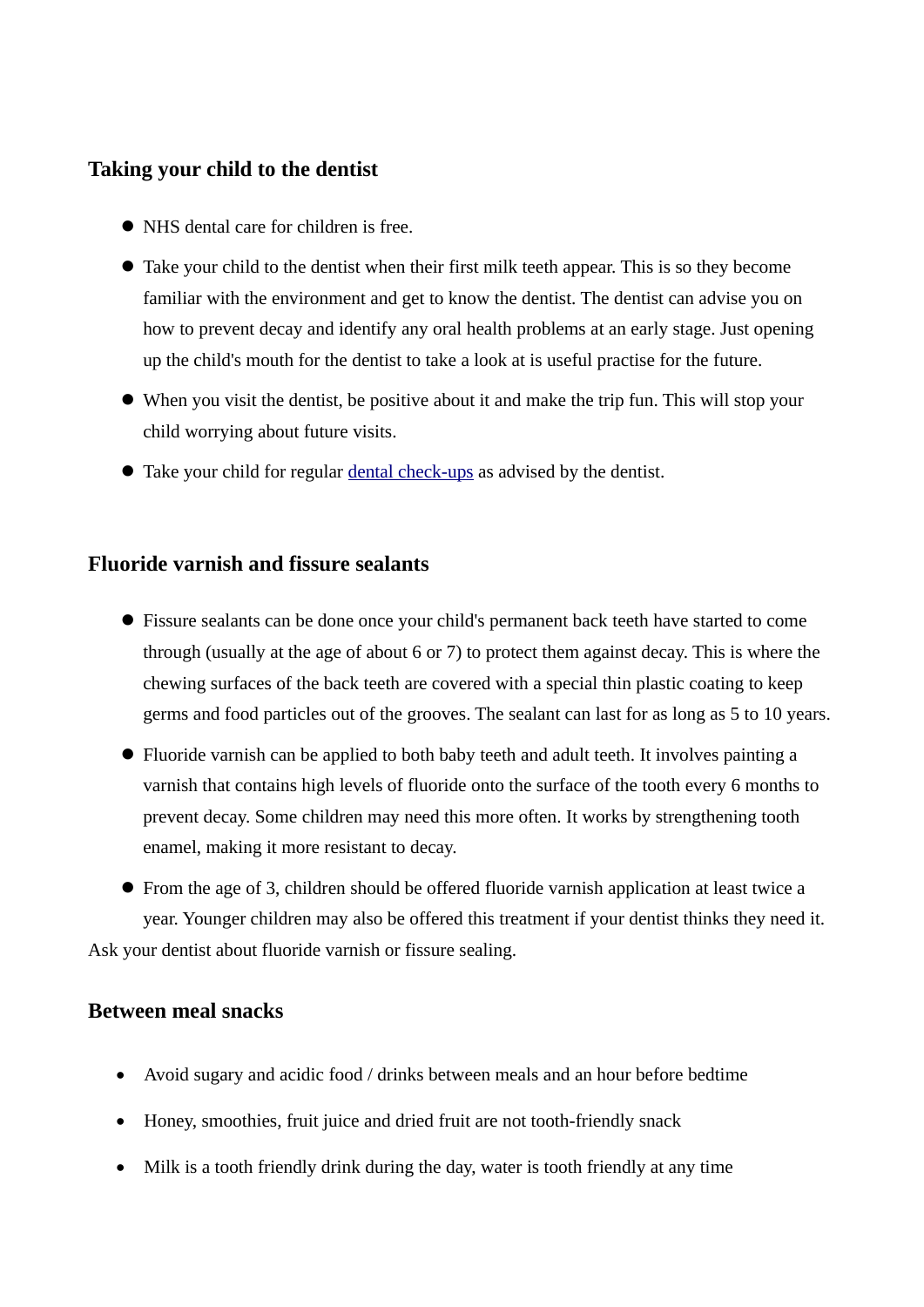- From 6 months onwards encourage the use of open top cups, discourage bottle use after the age of one year
- Remember to ask for sugar-free medicines whenever possible
- If you need help finding a dentist please telephone: **NHS Helpline: 111** or visit their website: **[www.nhs.uk](http://www.nhs.uk/)**

#### **How to brush**



Place the head of the toothbrush against the teeth, then tilt the bristle tips to a 45 degree angle against the gum line. Move the brush in small circular movements, sever-al times, on all the surfaces of every tooth



Brush the outer surfaces of each tooth, upper and lower, keeping the bristles angled against the gum line.



Do this again, but on the inside surfaces of all your teeth. To clean the inside surfaces of your front teeth, tilt the brush vertically and make several small, circular strokes with the front part of the brush.



Brush the biting surfaces of your teeth.

Spit out after brushing and do not rinse, so that the fluoride stays on the teeth longer.